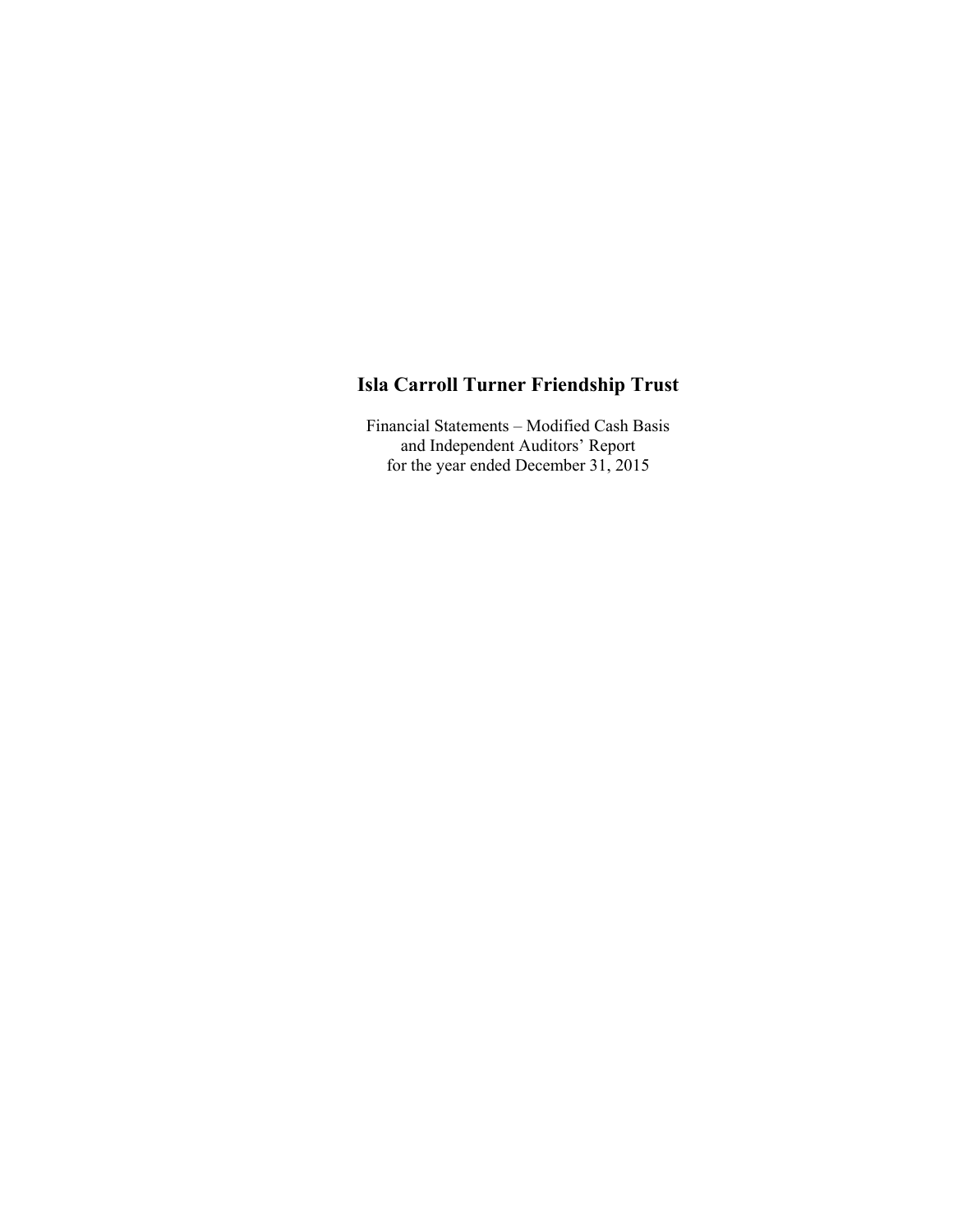#### **Independent Auditors' Report**

To the Board of Trustees of Isla Carroll Turner Friendship Trust:

We have audited the accompanying financial statements of Isla Carroll Turner Friendship Trust, which comprise the statement of assets and net assets – modified cash basis as of December 31, 2015 and the related statements of revenue and expenses – modified cash basis and of cash flows – modified cash basis for the year then ended, and the related notes to the financial statements.

#### **Management's Responsibility for the Financial Statements**

Management is responsible for the preparation and fair presentation of these financial statements in accordance with the modified cash basis of accounting as described in Note 1; this includes determining that the modified cash basis of accounting is an acceptable basis for the preparation of the financial statements in the circumstances. Management also is responsible for the design, implementation, and maintenance of internal control relevant to the preparation and fair presentation of financial statements that are free from material misstatement, whether due to fraud or error.

#### **Auditors' Responsibility**

Our responsibility is to express an opinion on these financial statements based on our audit. We conducted our audit in accordance with auditing standards generally accepted in the United States of America. Those standards require that we plan and perform our audit to obtain reasonable assurance about whether the financial statements are free from material misstatement.

An audit involves performing procedures to obtain audit evidence about the amounts and disclosures in the financial statements. The procedures selected depend on the auditors' judgment, including the assessment of the risks of material misstatement of the financial statements, whether due to fraud or error. In making those risk assessments, the auditor considers internal control relevant to the entity's preparation and fair presentation of the financial statements in order to design audit procedures that are appropriate in the circumstances, but not for the purpose of expressing an opinion on the effectiveness of the entity's internal control. Accordingly, we express no such opinion. An audit also includes evaluating the appropriateness of accounting policies used and the reasonableness of significant accounting estimates made by management, as well as evaluating the overall presentation of the financial statements.

We believe that the audit evidence we have obtained is sufficient and appropriate to provide a basis for our audit opinion.

#### **Opinion**

In our opinion, the financial statements referred to above present fairly, in all material respects, the assets and net assets of Isla Carroll Turner Friendship Trust as of December 31, 2015 and its revenue, expenses and cash flows for the year then ended in accordance with the modified cash basis of accounting.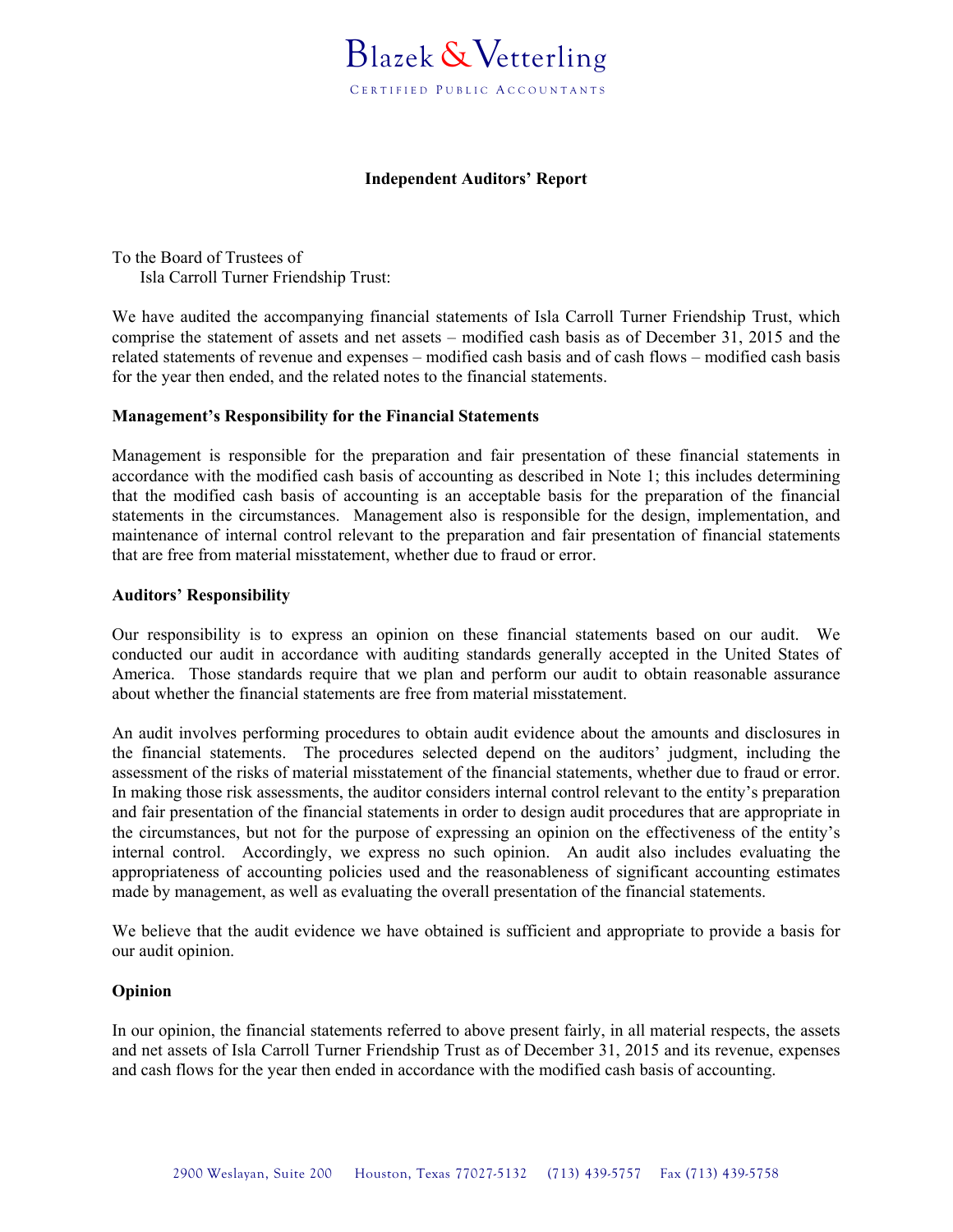#### **Basis of Accounting**

As described in Note 1, these financial statements are prepared using the modified cash basis of accounting, which is a basis of accounting other than accounting principles generally accepted in the United States of America. Our opinion is not modified with respect to this matter.

#### **Supplementary Information**

Our audit was conducted for the purpose of forming an opinion on the financial statements as a whole. Supplementary information in the schedule of grants and commitments paid during the year ended December 31, 2015 is presented for purposes of additional analysis and is not a required part of the financial statements. Such information is the responsibility of management and was derived from and relates directly to the underlying accounting and other records used to prepare the financial statements. The information has been subjected to the auditing procedures applied in our audit of the financial statements and certain additional procedures, including comparing and reconciling such information directly to the underlying accounting and other records used to prepare the financial statements or to the financial statements themselves, and other additional procedures in accordance with auditing standards generally accepted in the United States of America. In our opinion, the information is fairly stated in all material respects in relation to the financial statements as a whole.

Blazek & Vetterling

March 29, 2017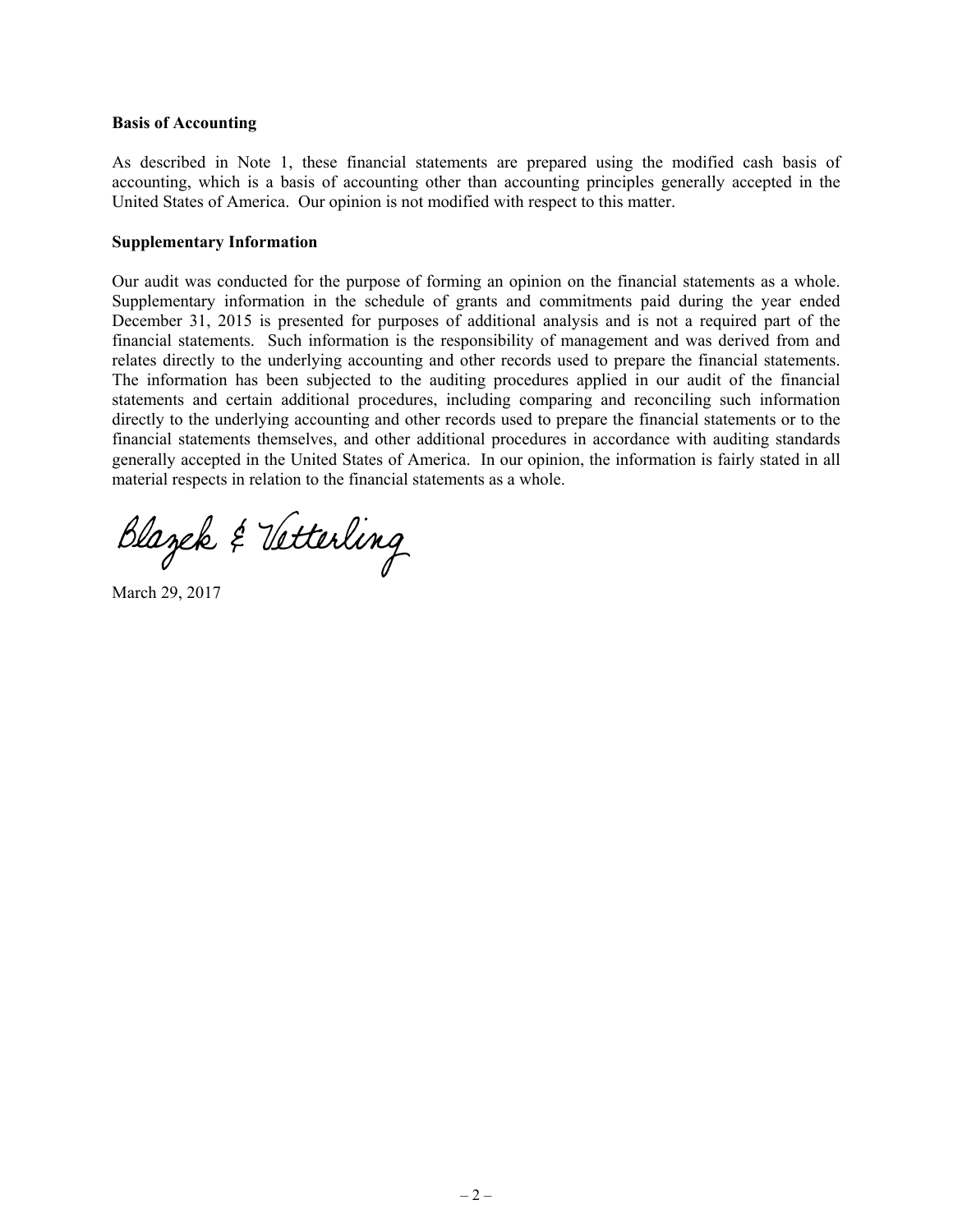Statement of Assets and Net Assets – Modified Cash Basis as of December 31, 2015

| <b>ASSETS</b>                                                 |    |                     |
|---------------------------------------------------------------|----|---------------------|
| Cash<br>Investments, at cost ( <i>Note 2</i> ):               | \$ | 74,109              |
| Equity securities – common stock<br>Money market mutual funds |    | 1,155,036<br>59,468 |
| Prepaid excise taxes                                          |    | 17,521              |
| <b>TOTAL ASSETS</b>                                           | S  | 1,306,134           |
| <b>NET ASSETS</b>                                             |    |                     |
| Unrestricted net assets                                       | \$ | 1,306,134           |
| <b>TOTAL NET ASSETS</b>                                       | S  | 1,306,134           |
|                                                               |    |                     |

*See accompanying notes to financial statements.*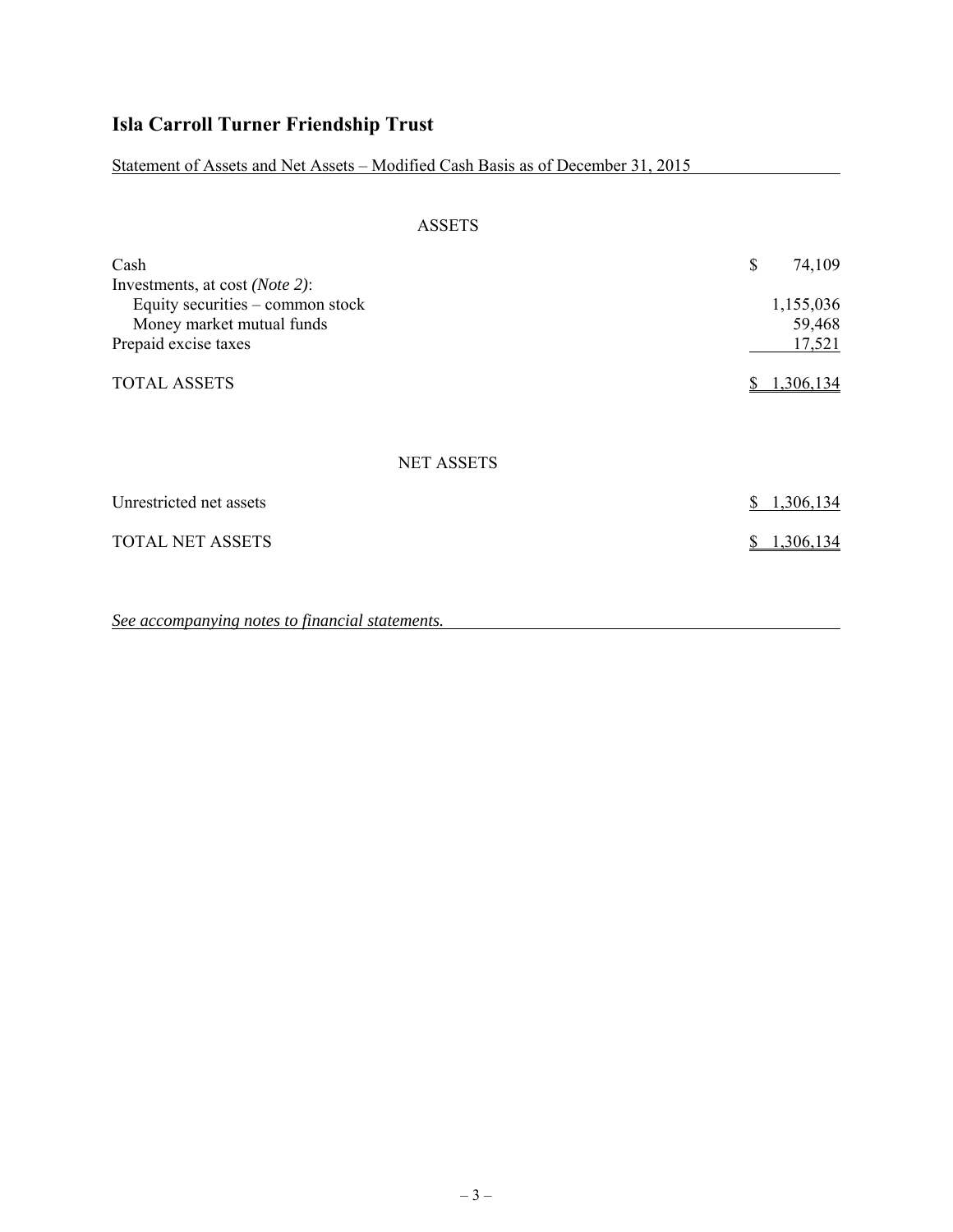Statement of Revenue and Expenses – Modified Cash Basis for the year ended December 31, 2015

| REVENU |
|--------|
|--------|

| Interest and dividends<br>Net realized gain on sale of investments                                                                                                                      | 1,679,087<br>\$.<br>2,241,098                                         |
|-----------------------------------------------------------------------------------------------------------------------------------------------------------------------------------------|-----------------------------------------------------------------------|
| Total revenue                                                                                                                                                                           | 3,920,185                                                             |
| <b>EXPENSES:</b>                                                                                                                                                                        |                                                                       |
| Grants and commitments paid<br>Salaries and related costs<br>Federal excise tax (Note 3)<br>Investment custodial and management fees<br>Office rent<br>Other professional fees<br>Other | 3,699,200<br>95,248<br>66,479<br>47,520<br>23,891<br>23,335<br>15,684 |
| Total expenses                                                                                                                                                                          | 3,971,357                                                             |
| <b>CHANGES IN NET ASSETS</b>                                                                                                                                                            | (51, 172)                                                             |
| Unrestricted net assets, beginning of year                                                                                                                                              | 1,357,306                                                             |
| Unrestricted net assets, end of year                                                                                                                                                    | 1,306,134                                                             |

*See accompanying notes to financial statements.*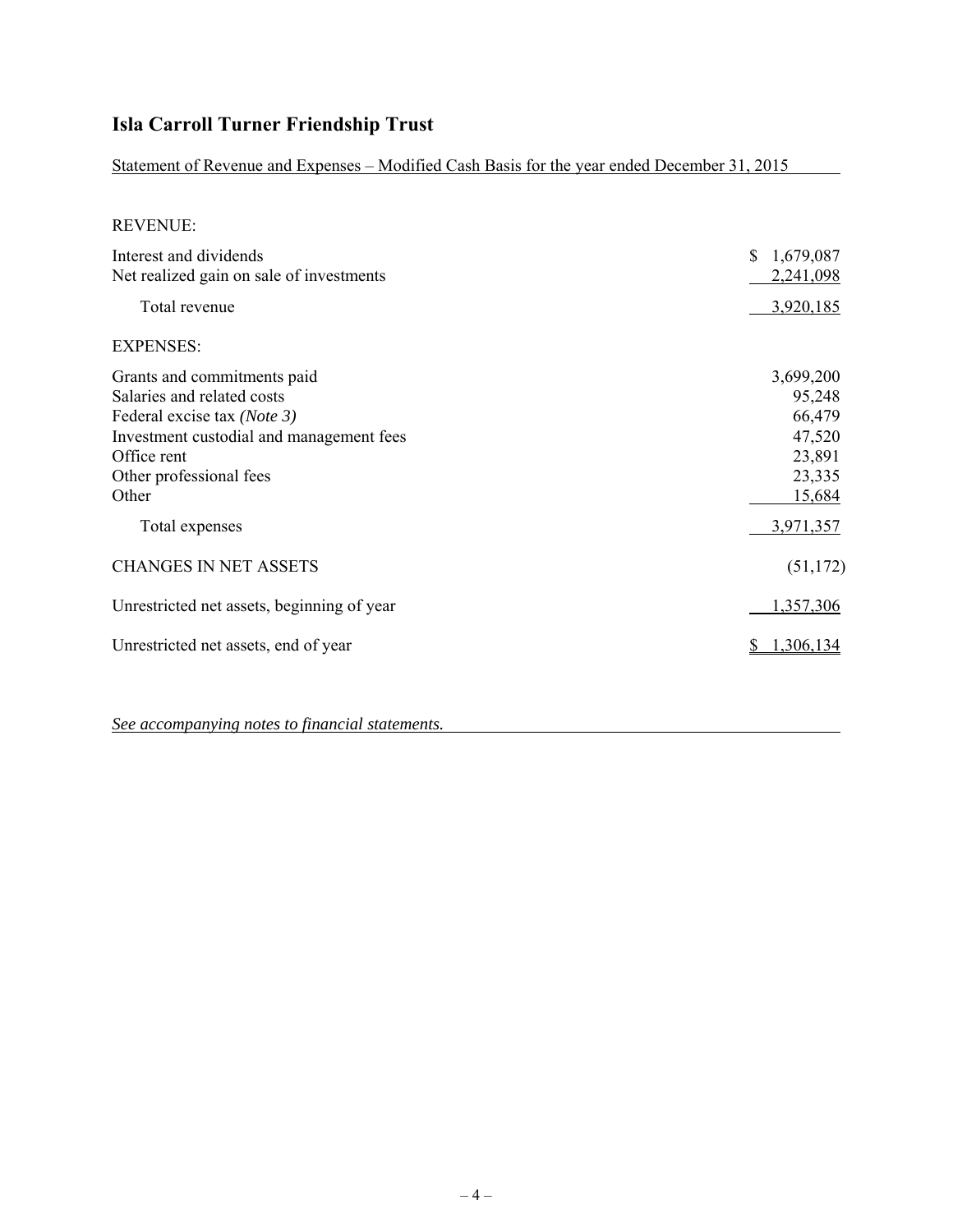#### Statement of Cash Flows – Modified Cash Basis for the year ended December 31, 2015

# CASH FLOWS FROM OPERATING ACTIVITIES: Changes in unrestricted net assets  $\qquad$  (51,172) Adjustments to reconcile changes in unrestricted net assets to net cash used by operating activities: Net realized gain on sale of investments (2,241,098) Changes in prepaid excise taxes 36,479 Net cash used by operating activities (2,255,791) CASH FLOWS FROM INVESTING ACTIVITIES: Sales of investments 2,286,683 Net change in money market mutual funds held as investments (48,207) Net cash provided by investing activities 2,238,476 NET CHANGE IN CASH (17,315) Cash, beginning of year 91,424 Cash, end of year  $\frac{\$}{74,109}$ *Supplemental disclosure of cash flow information:* Federal excise tax paid \$30,000 *See accompanying notes to financial statements.*

 $-5-$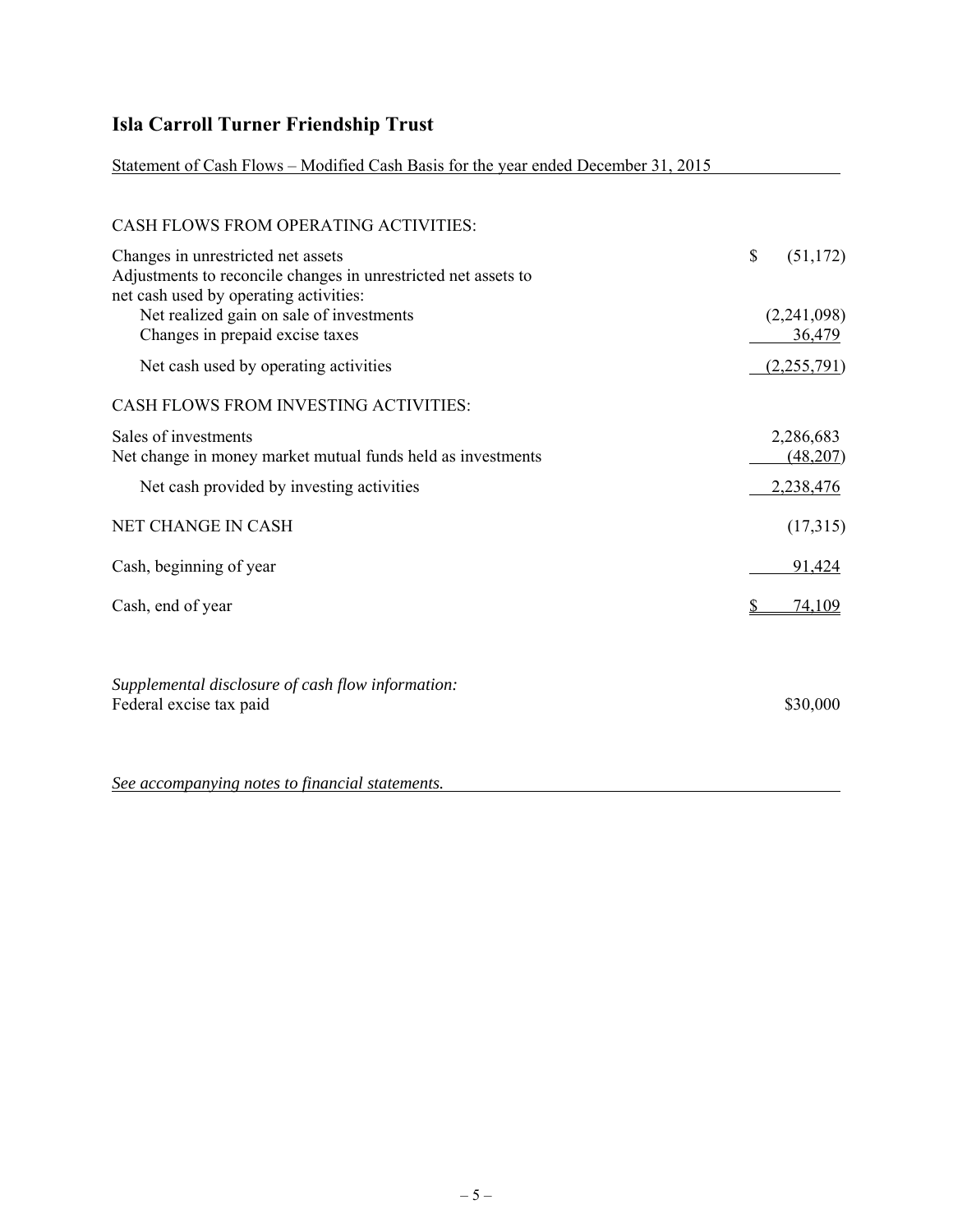Notes to Financial Statements for the year ended December 31, 2015

#### **NOTE 1 – ORGANIZATION AND SIGNIFICANT ACCOUNTING POLICIES**

Organization – Isla Carroll Turner Friendship Trust (the Trust) was established in 1956 by Isla Carroll Turner. The Trust provides grants to charitable organizations for the purpose of assisting the elderly in the State of Texas.

Basis of presentation – The accompanying financial statements are presented in accordance with the modified cash basis of accounting. This method of accounting differs from generally accepted accounting principles primarily in that revenue is recognized when received rather than when earned and expenses are recognized when paid rather than when incurred. The Trust recognizes an asset or liability for federal excise tax in the tax year that it arises.

Federal income tax status – The Trust is exempt from federal income tax under  $\S501(c)(3)$  of the Internal Revenue Code (the Code) and is classified as a private foundation. As a private foundation, the Trust is subject to federal excise tax on net investment income as defined by federal tax laws.

Investments are reported at cost. Realized gains and losses on sales of investments are computed using the first-in, first-out method.

Net asset classification – Revenue and the related net assets are classified based on the existence or absence of donor-imposed restrictions. Unrestricted net assets include those net assets whose use is not restricted by donor-imposed stipulations even though their use may be limited in other respects such as by contract or board designation. All of the Trust's net assets are unrestricted in that they are available to support the broad purpose of the Trust.

Grants and commitments are recognized as expenses when paid by the Trust.

Functional expenses – The expenses of the Trust are summarized on a natural basis in the statement of revenue and expenses – modified cash basis. The Trust estimates that approximately 96% of expenses relate to the grant program and 4% relate to management and general activities.

#### **NOTE 2 – INVESTMENTS**

Investments in common stock have a fair value of \$43,133,089 at December 31, 2015 valued at the closing price reported on the active market on which the individual securities are traded. One of the Trust's two holdings comprise 98% of the total fair value of common stock.

Investments are exposed to various risks such as interest rate, market and credit risks. Because of these risks, it is at least reasonably possible that changes in the fair value of investment securities will occur in the near term and that such changes could materially affect the fair value amounts in this disclosure.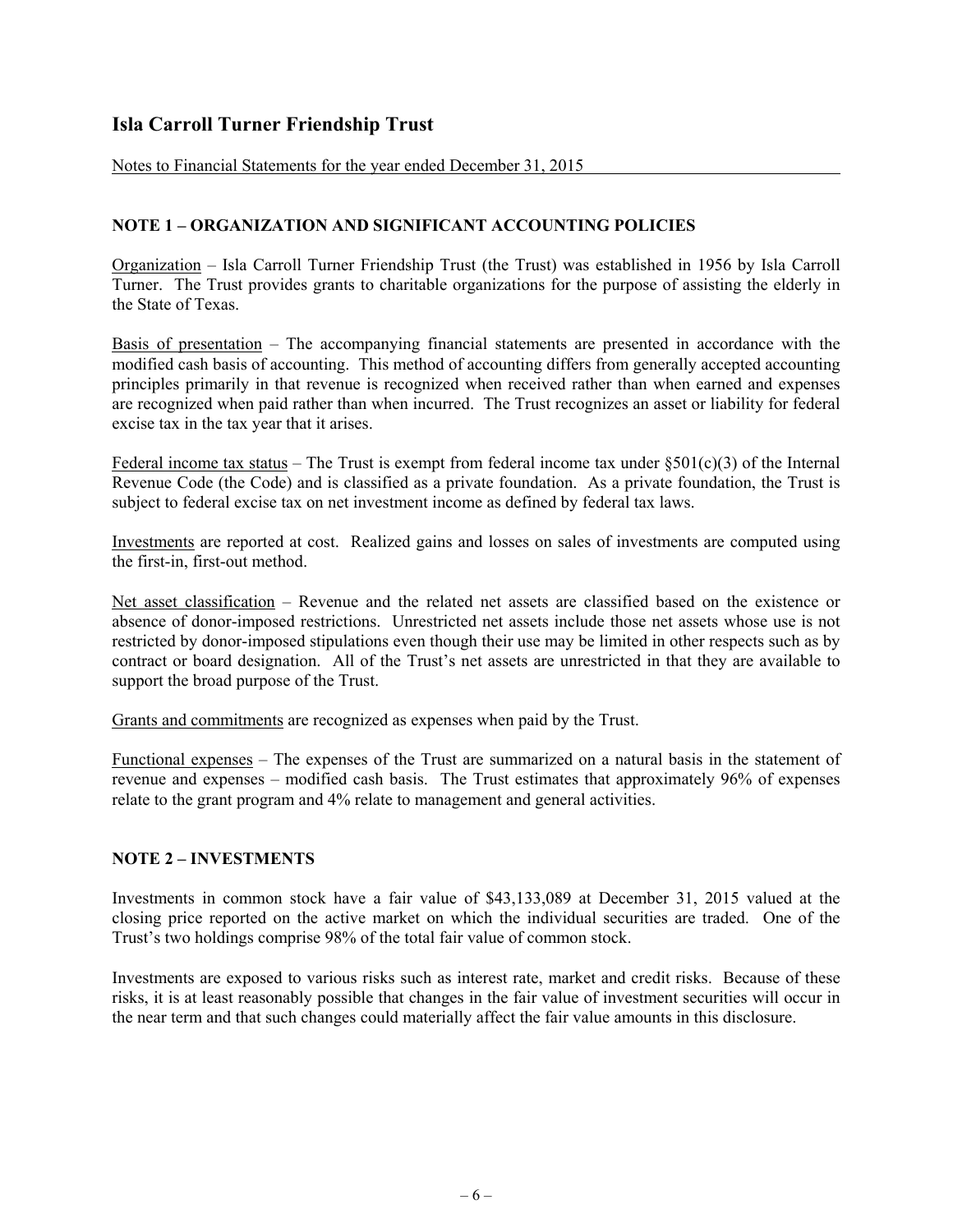#### **NOTE 3 – FEDERAL EXCISE TAX**

The Code imposes an excise tax on private foundations equal to 2% of net investment income (principally interest, dividends, and net realized capital gains, less expenses incurred in the production of investment income). This tax is reduced to 1% for private foundations that meet certain distribution requirements. In 2015, the Trust computed its provision for federal excise tax at the rate of 1%.

The Trust's federal excise tax expense activity for the year ended December 31, 2015 is as follows:

| Federal excise tax applicable to 2015<br>Federal excise tax applicable to 2014 | 38,603<br>27,876 |
|--------------------------------------------------------------------------------|------------------|
| Total federal excise tax expense                                               | 66,479           |

Internal Revenue Code §4942 requires that the Trust annually make qualifying charitable distributions of approximately 5% of the fair value of noncharitable assets during the prior year reduced by acquisition indebtedness, if any, with respect to such assets. Such qualifying distributions must be made by the end of the succeeding taxable year in order to avoid the imposition of a 30% federal excise tax on any undistributed income. The Trust is currently in compliance with these provisions and is not subject to this federal excise tax on undistributed income.

The Trust believes that it has appropriate support for the federal excise tax positions taken and, as such, does not have any uncertain tax positions that could result in a material impact on the Trust's financial statements.

#### **NOTE 4 – SUBSEQUENT EVENTS**

Management has evaluated subsequent events through March 29, 2017, which is the date that the financial statements were available for issuance. As a result of this evaluation, no events were identified that are required to be disclosed or would have a material impact on reported net assets or changes in net assets.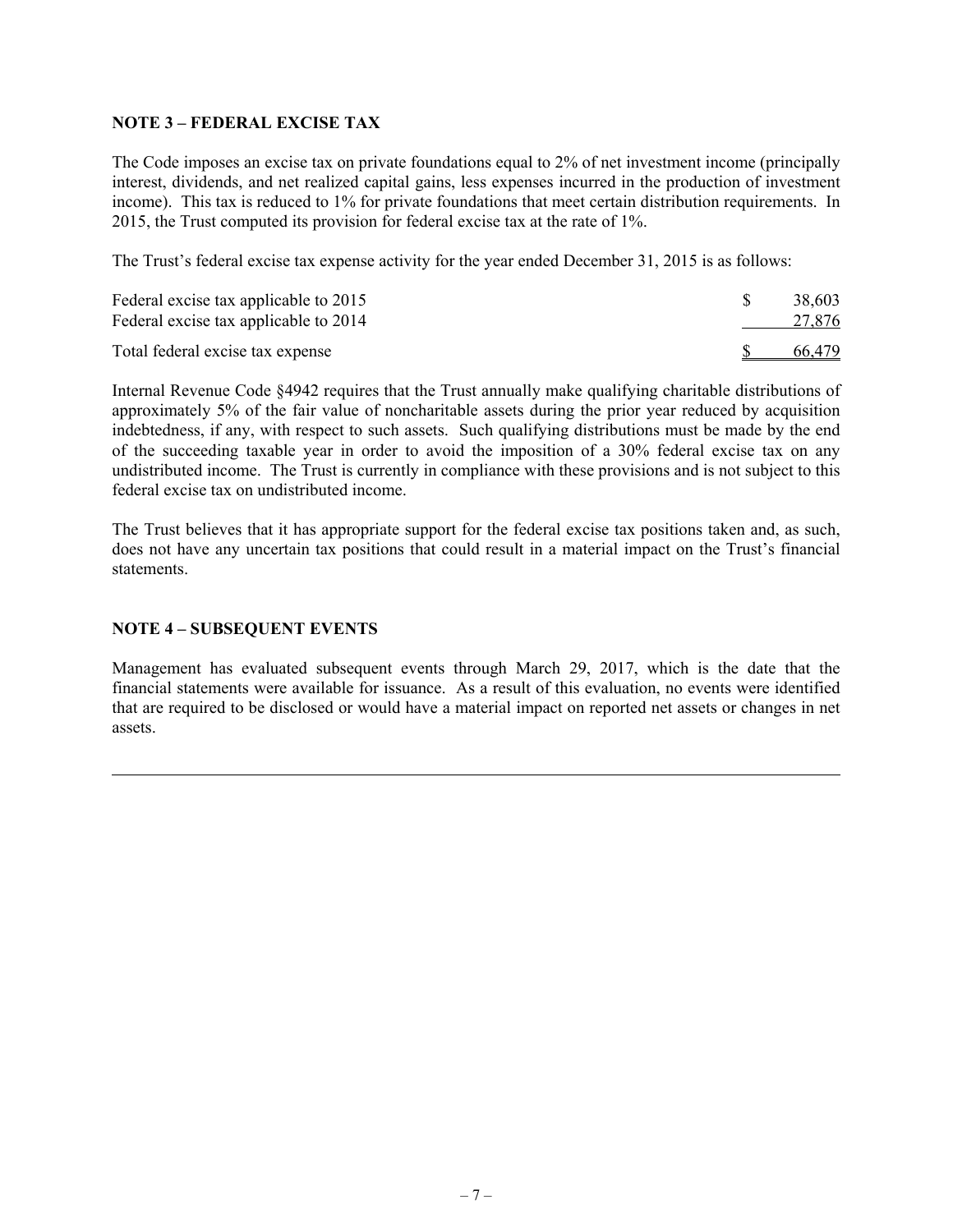Schedule of grants and commitments paid during the year ended December 31, 2015

| <u>Grantee</u>                                                                       | <b>Amount Paid</b> |
|--------------------------------------------------------------------------------------|--------------------|
| Adult Enrichment Center, Inc.                                                        | \$<br>20,000       |
| All Saints Catholic Community                                                        | 60,000             |
| Alzheimer's Association Houston and Southeast Texas Chapter                          | 60,000             |
| Archdiocese of Galveston-Houston                                                     | 150,000            |
| Austin Habitat for Humanity                                                          | 75,000             |
| Baylor College of Medicine                                                           | 50,000             |
| Bering Omega Community Services                                                      | 25,000             |
| Briarwood/Brookwood, Inc. (The Brookwood Community)                                  | 100,000            |
| <b>Bulverde Senior Center</b>                                                        | 25,000             |
| Camp for All                                                                         | 25,000             |
| Camp Summit, Inc.                                                                    | 25,000             |
| Care Communities, The                                                                | 25,000             |
| Cathedral Health & Outreach Ministries                                               | 35,000             |
| Catholic Charities of the Archdiocese of Galveston-Houston                           | 50,000             |
| Centro Familiar Cristiano, Inc.                                                      | 9,000              |
| Chinese Community Center, Inc.                                                       | 20,000             |
| <b>Christian Senior Services</b>                                                     | 10,000             |
| <b>CHRISTUS Foundation for HealthCare</b>                                            | 75,000             |
| Clarewood House                                                                      | 50,000             |
| Comal County Senior Citizens' Foundation                                             | 30,000             |
| <b>Covenant Health Foundation</b>                                                    | 5,000              |
| Depression & Bipolar Support Alliance of Greater Houston                             | 25,000             |
| Dominican Sisters of Houston, Texas, Inc.                                            | 25,000             |
| Easter Seals - Central Texas, Inc.                                                   | 25,000             |
| Easter Seals of Greater Houston                                                      | 25,000             |
| East Texas Food Bank, Regional                                                       | 20,000             |
| Eden Home, Inc.                                                                      | 50,000             |
| El Paso Diabetes Association, Inc.                                                   | 25,000             |
| Faith in Action Georgetown                                                           | 10,000             |
| Family Eldercare, Inc.                                                               | 30,000             |
| Family Services Association of San Antonio, Inc.                                     | 10,000             |
| Family Service Center at Houston and Harris County                                   | 15,000             |
| Fort Bend Senior Citizens Meals on Wheels and Much, Much More, Inc.                  | 225,000            |
| Foundation for the Retarded (The Center)                                             | 50,000             |
| Friends for Life                                                                     | 20,000             |
| Friends of Santa Rosa Foundation                                                     | 46,000             |
| Galveston County Food Bank (formerly Gleanings from The Harvest for Galveston, Inc.) | 50,000             |
| Golden Age Hobby House of Houston, Inc.                                              | 65,000             |
| Golden Rule Broadcasting                                                             | 25,000             |
| Gold Tone Senior Citizen Choir                                                       | 5,200              |
| Habitat for Humanity of Smith County                                                 | 14,000             |

*(continued)*